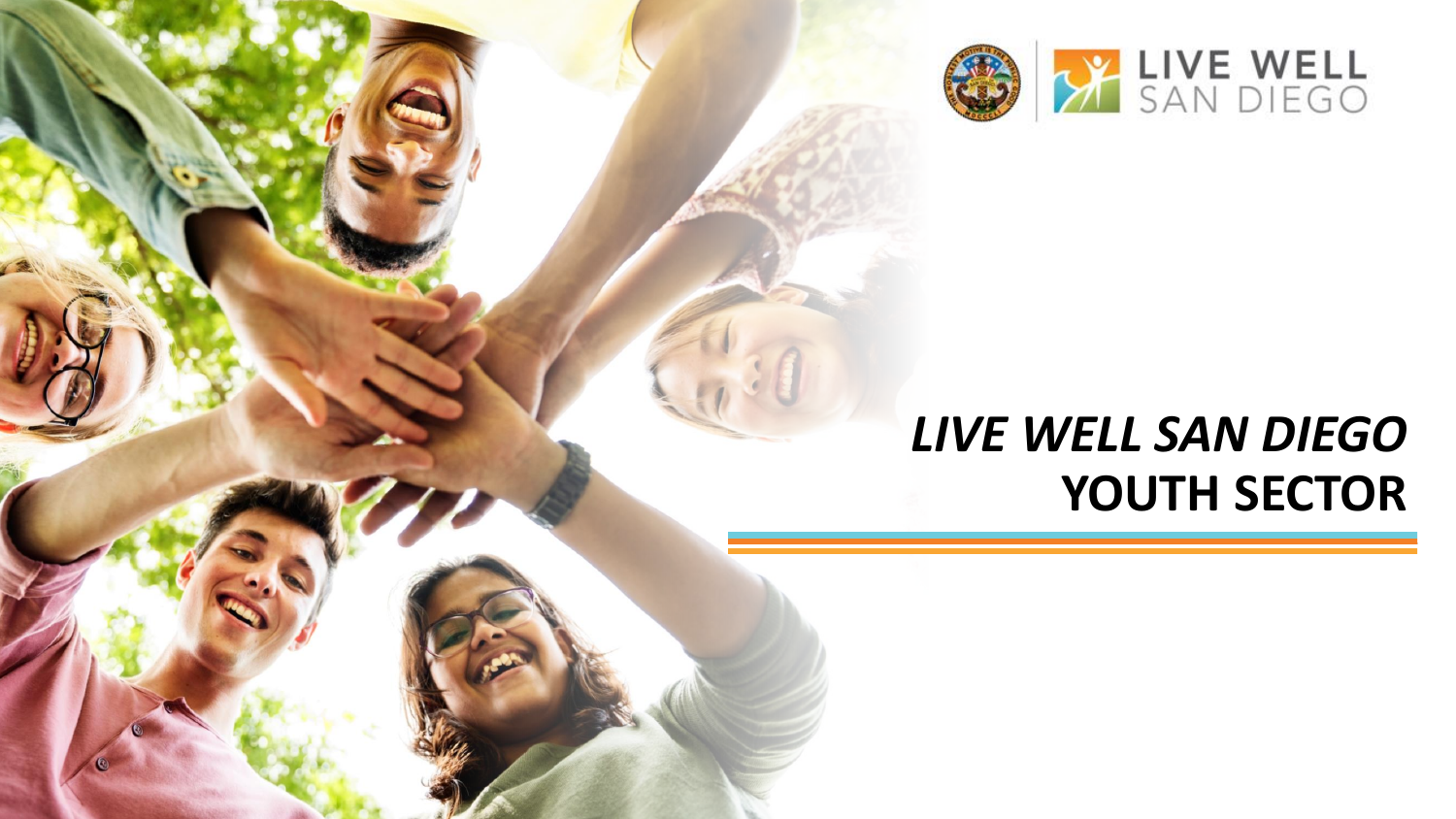

The Youth Sector was added to Live Well San Diego in 2020 to:

- Amplify youth voices throughout San Diego County
- Create youth-led opportunities for young people to actively participate in their local government
- Support young people to be at the forefront of addressing issues affecting diverse youth across the region
- Inform the development of youth-serving programs for the County of San Diego.

#### **Goals**

#### **Collaborate and Cross-Thread**

#### **Engage Young Leaders**

Serve as a platform for collaboration and cross-threading for programs that engage youth in San Diego County.

Engage diverse youth and provide a mechanism for youth voice throughout County programs and services.

#### **Outcomes**

#### **Empower and Engage**

Empower an essential part of our region's population to engage with their local government and address issues affecting youth and young adults.

#### **Collaborate and Connect**

Connect youth with each other, with resources, and with opportunities to support their leadership and professional development.

#### **Develop our Workforce**

Develop and inspire the future of the County workforce and the young leaders of our region.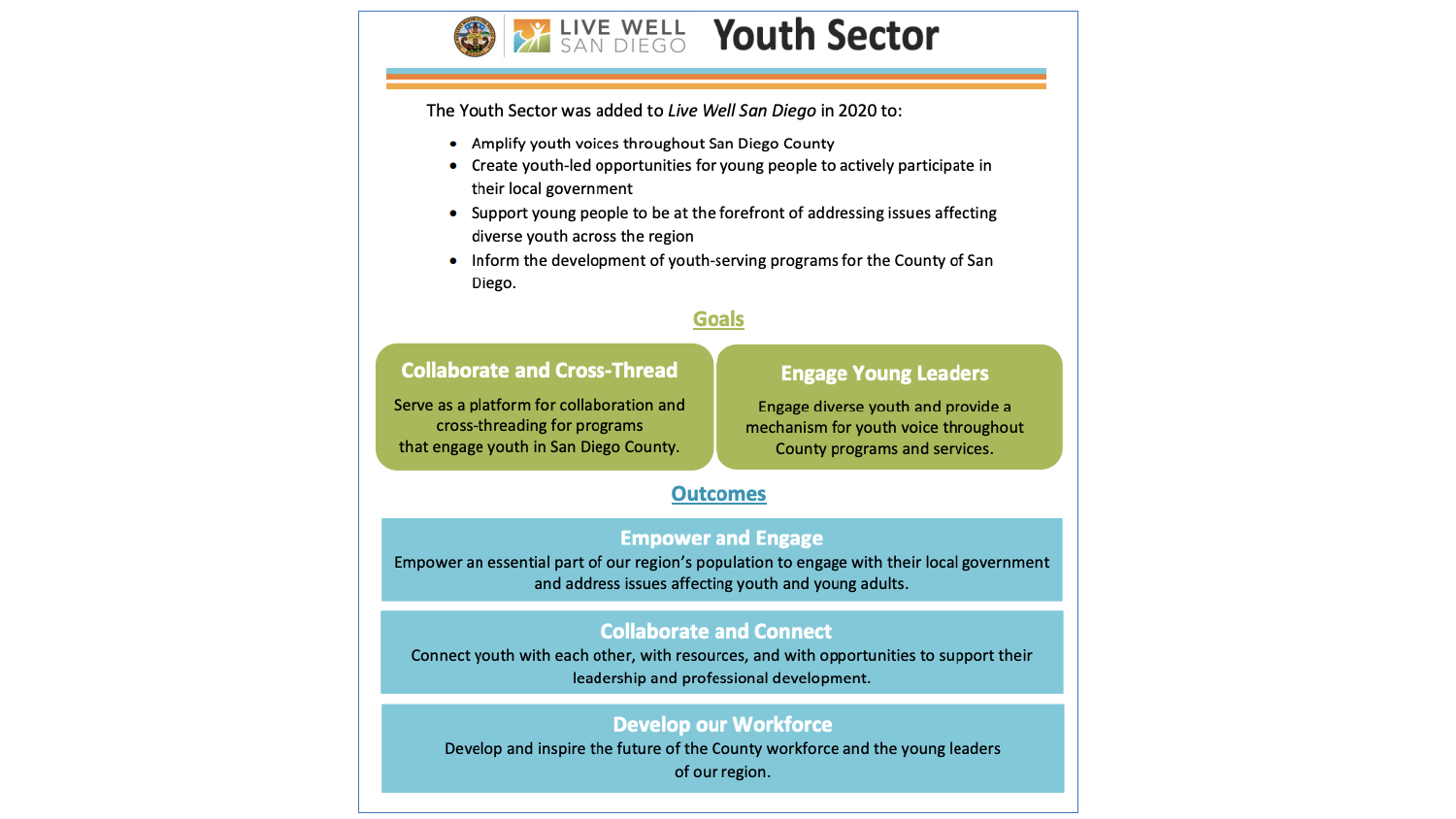### **YOUTH ENGAGEMENT FRAMEWORK**

**Outreach and Recruitment**

**Leadership and Professional Development** 

**Mentorship and Internship**

**Engagement on Boards and Commissions**

**Communications**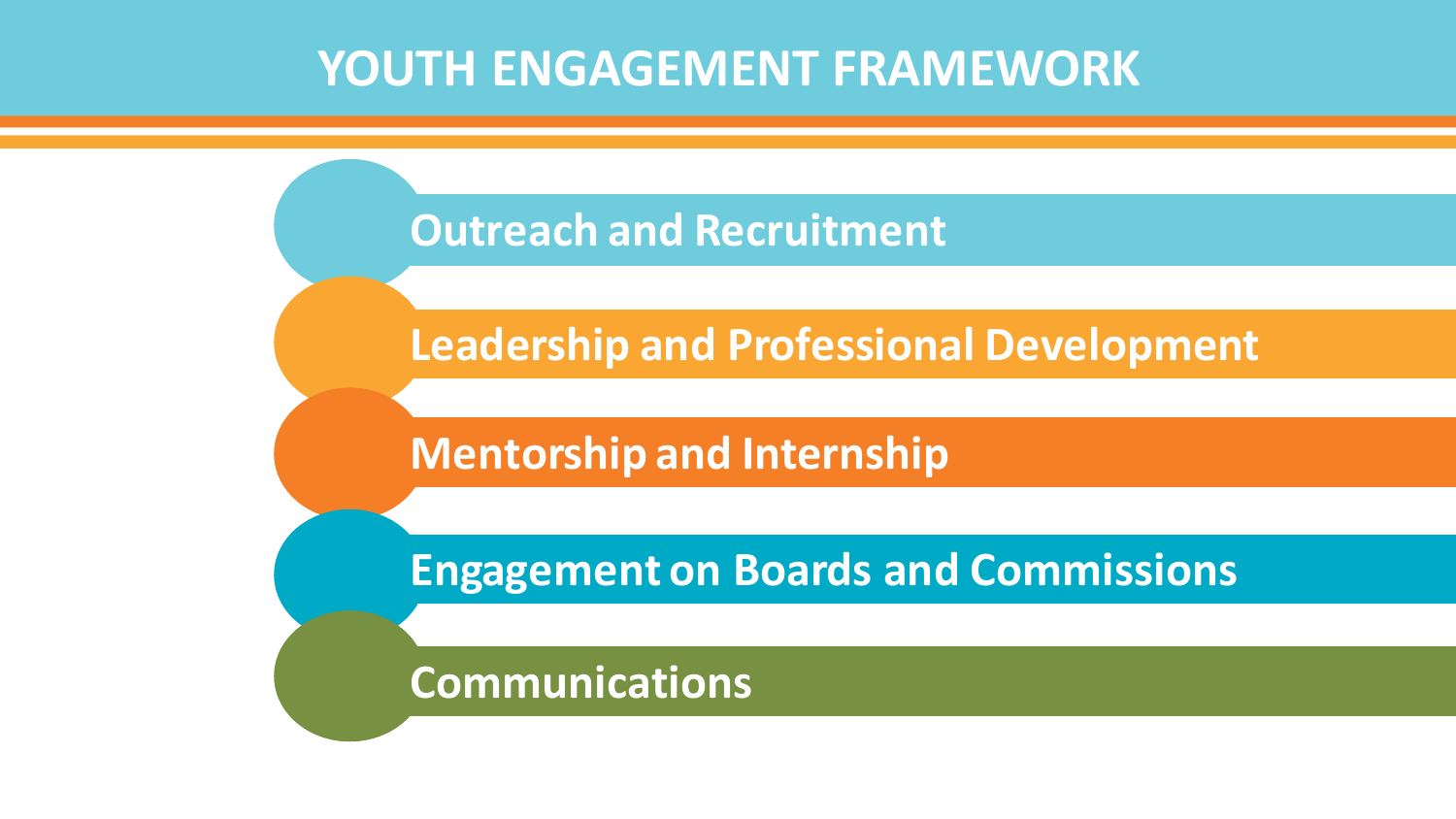### **Integrating Youth into Boards and Commissions**

1. Improve decision making by incorporating youth voice and perspective.

- 2. Support youth-adult collaboration to foster meaningful youth participation.
- 3. Mentor the next generation of local leaders and future County workforce.

### **Youth attending meetings starting July**

**Youth Support Special trainings and support in communicating with Boards and Commission members**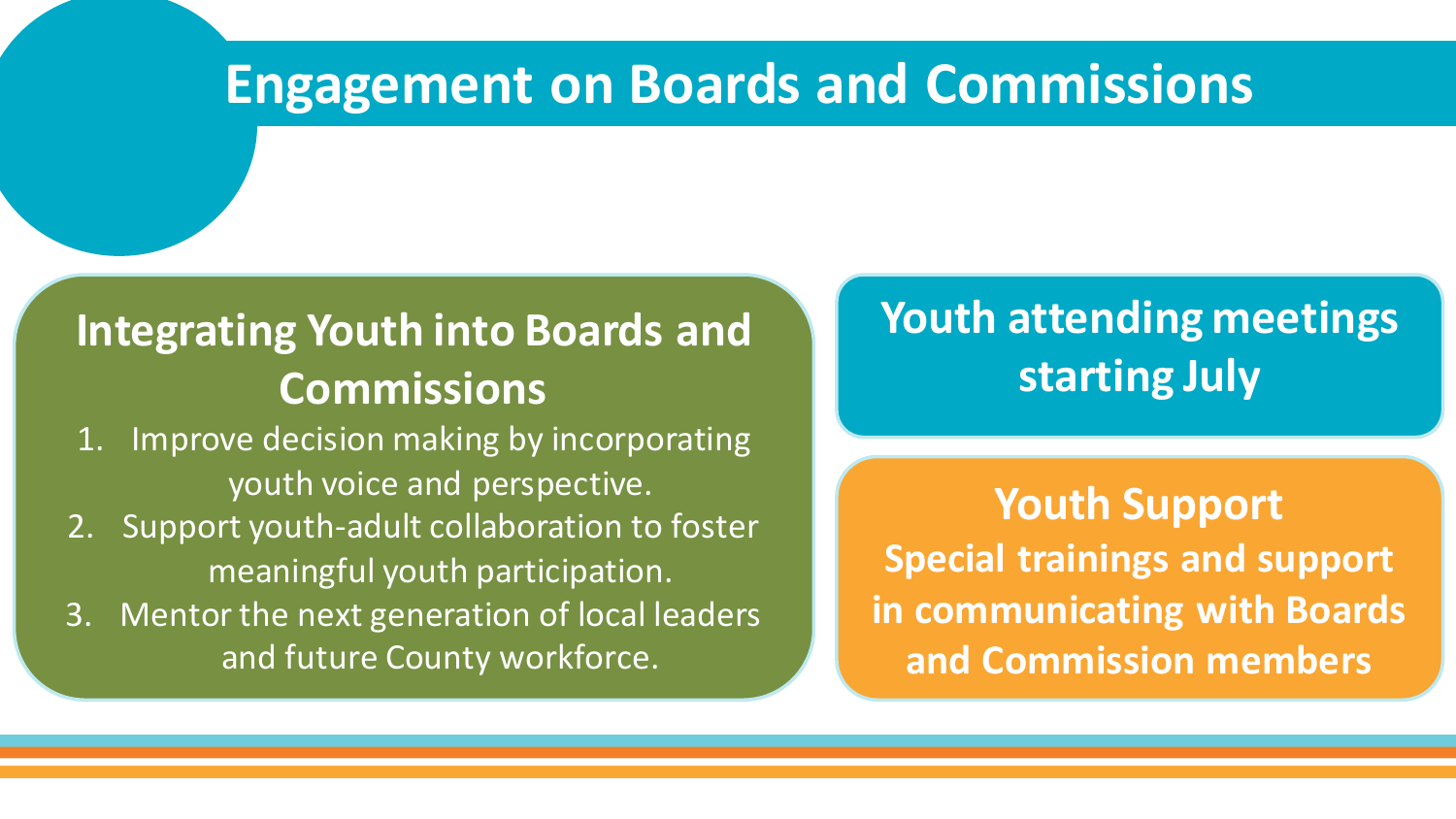#### **Youth as Valued Members Youth perspective is being integrated.**

#### **Youth-focused Modifications Access youth needs and adapt**

#### **Active Guidance Provide youth members with additional support**

**Mentor and Support Connect board members with youth to learn**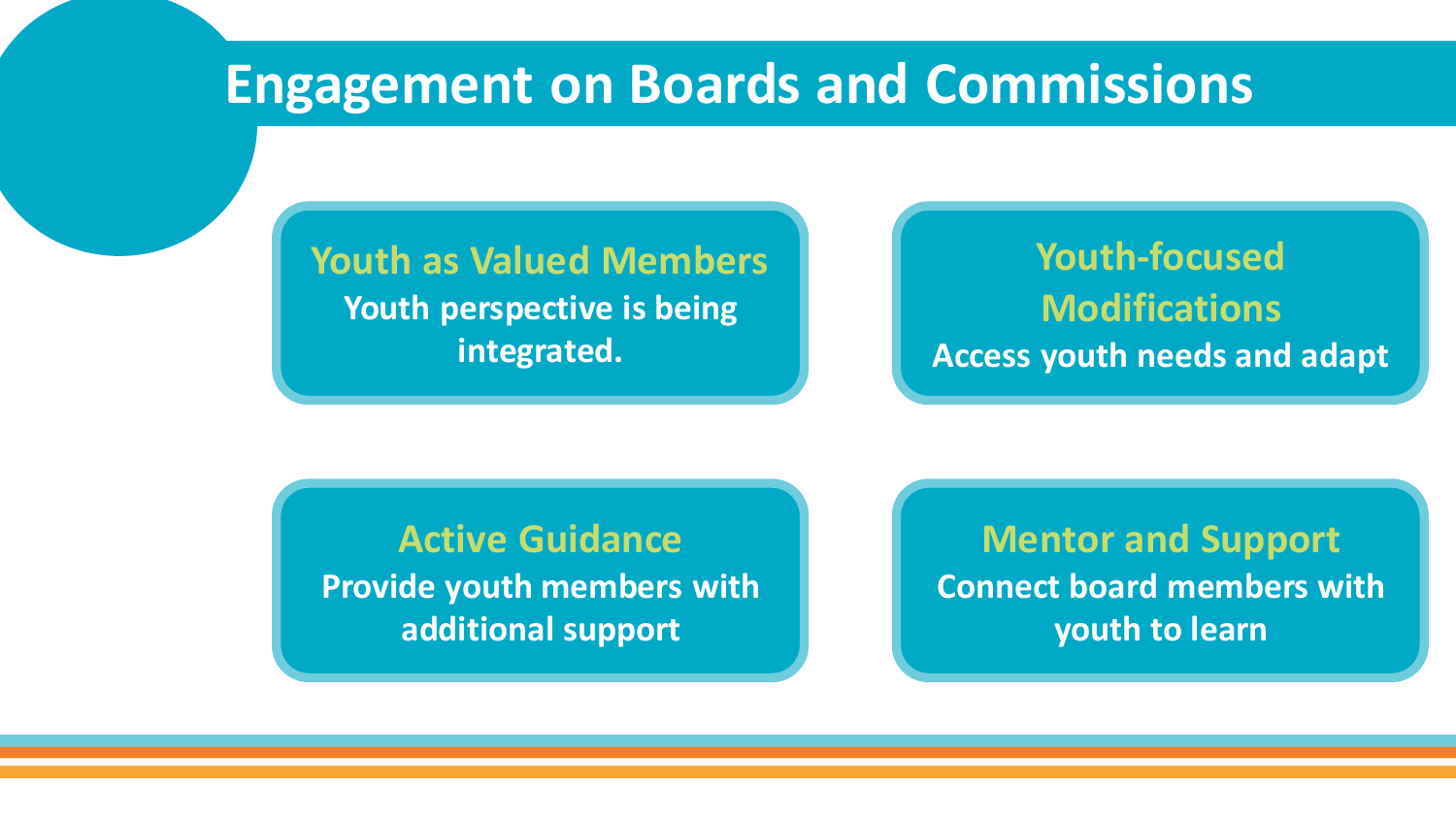**Expectations for Boards with Youth Planning to Attend Meetings**

**Assign youth to a Board Member for briefing** 

**Coach youth in participation and decisionmaking**

**Create spaces for youth to collaborate and discuss**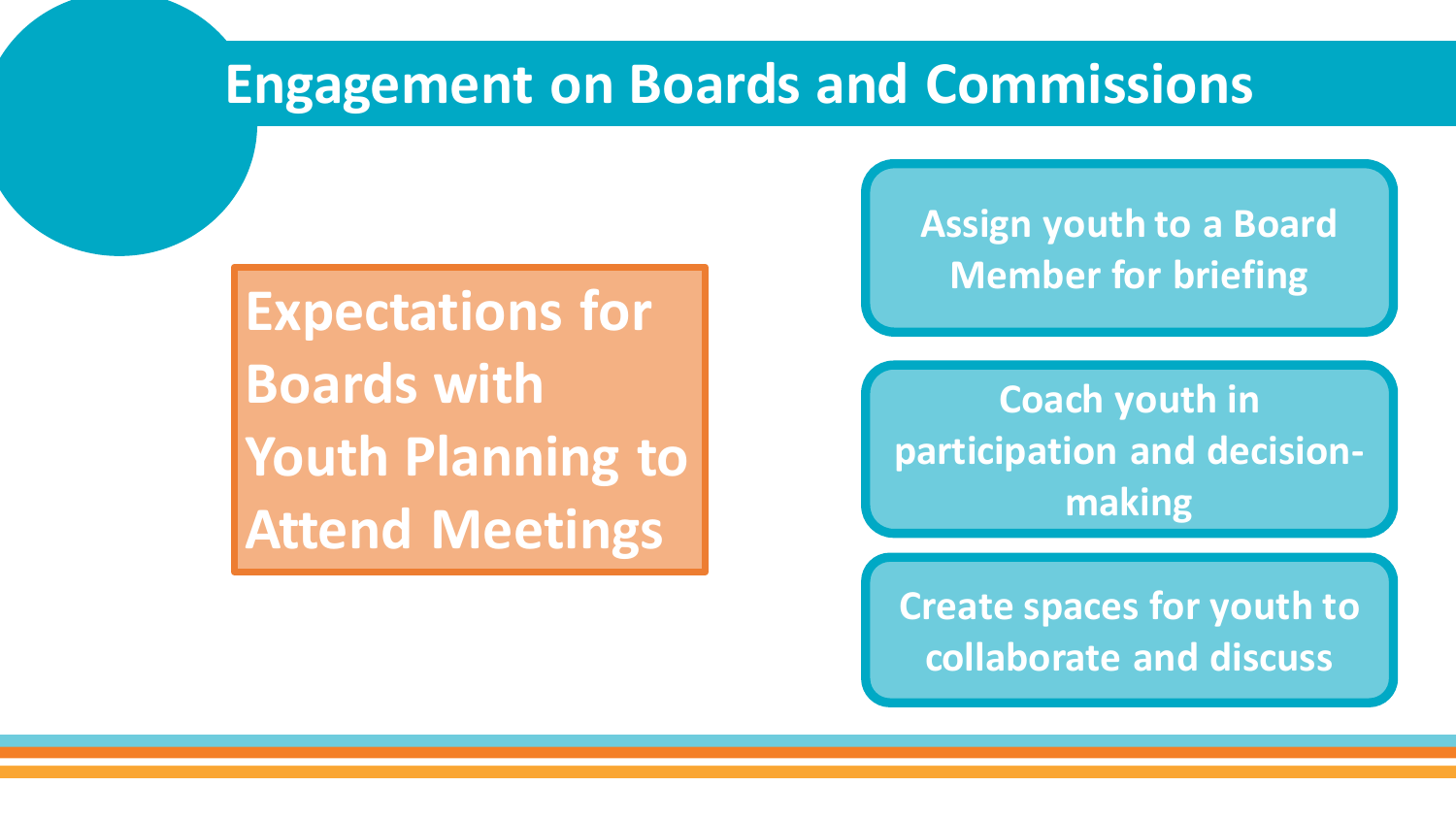#### **Meeting with Boards and Commissions**

- Discuss their goals for youth engagement
- What support they need to

### **Various models of youth participation:**

- Full voting member
- Sub-committee member
- Public comment